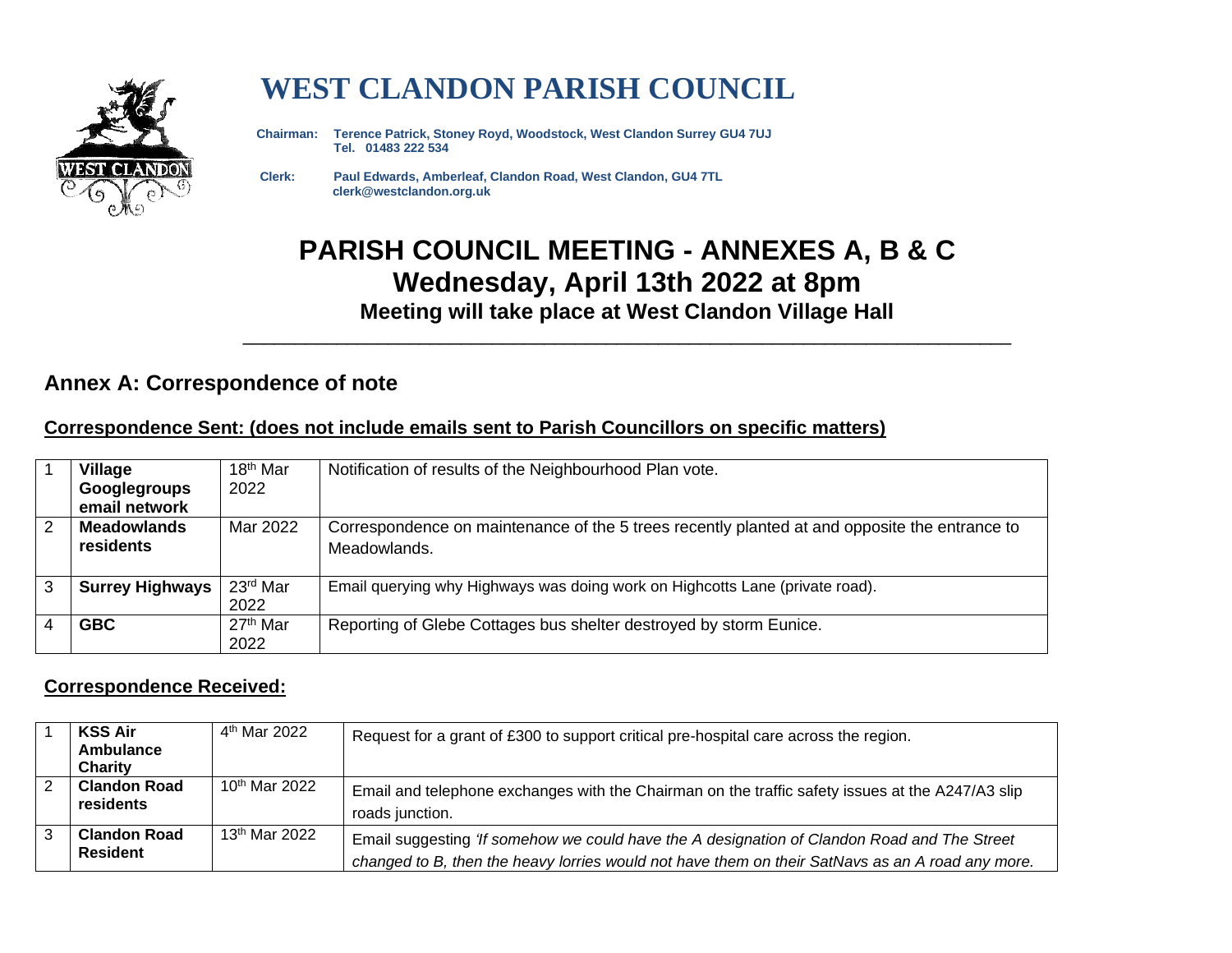|                 |                                       |                          | I'll bet the drivers agree that these roads are not a typical A road. I don't know where they would be<br>sent because the alternative years ago was never built. A pity though that this pretty village is quite<br>dangerous now'.                                                                                                                                                                                            |
|-----------------|---------------------------------------|--------------------------|---------------------------------------------------------------------------------------------------------------------------------------------------------------------------------------------------------------------------------------------------------------------------------------------------------------------------------------------------------------------------------------------------------------------------------|
| $\overline{4}$  | <b>Surrey</b><br><b>Highways</b>      | 14th Mar 2022            | Notification of temporary traffic order for an unspecified period over the next 18 months whereby<br>Glebe Cottage residents will not be able to access their road from Clandon Crossroads and that there<br>will be a large diversion. The work is to enable SCC to carry out drainage investigations and repairs<br>and other road maintenance work.                                                                          |
| 5               | <b>NALC</b>                           | 14th May 2022            | Notification that NALC have a committee focused on smaller parish and town councils which would<br>like to know from us any issues affecting such councils and what services NALC can provide to<br>support these.                                                                                                                                                                                                              |
| 6               | <b>SALC</b>                           | 14th Mar 2022            | Provision of link to SCC Councillor Matt Furness's update on Surrey Highways.                                                                                                                                                                                                                                                                                                                                                   |
| $\overline{7}$  | <b>iGas Community</b><br><b>Fund</b>  | 16th Mar 2022            | Confirmation that our request for a £2000 grant to support adult fitness equipment has been<br>approved.                                                                                                                                                                                                                                                                                                                        |
| 8               | <b>GBC</b>                            | Mar 2022                 | Numerous emails with information and updates on emerging rules for supporting Ukraine and<br>housing refugees.                                                                                                                                                                                                                                                                                                                  |
| 9               | 20s Plenty for<br><b>Surrey</b>       | 22nd Mar 2022            | Request for Surrey parish councils and boroughs to approve a motion to support 20mph limits in<br>populous areas of our parish and then advise the borough and county council that we have done so.<br>The more councils that do this will apply political pressure to SCC to consider policy changes. The<br>20s Plenty team will be coordinating this across Surrey and have had some successes already in<br>other counties. |
| 10              | <b>GBC</b>                            | 29th Mar 2022            | Notification that the next full meeting of GBC on 5 <sup>th</sup> April will consider a report on the possible review<br>and potential update to the Local Plan (Strategy & Sites).                                                                                                                                                                                                                                             |
| 11              | Waterfields<br>resident               | 30th Mar 2022            | Email raising concern about the tight corner on the road entering Waterfields that is impeding bin<br>collections and is a potential risk to access by emergency services.                                                                                                                                                                                                                                                      |
| 12 <sup>°</sup> | <b>Felix Drive</b><br><b>Resident</b> | 1st Apr 2022             | Numerous emails including requests to the Parish Council and SCC to 'have a proper discussion and<br>take actions to implement speed and carbon restrictions on the A247 and redirect HGV's through<br>more appropriate roads'. This would include undertaking a new A247 Safety Scheme review and<br>requirements and rules change changed since the last one done in 2007.                                                    |
| 13              | <b>Surrey</b><br><b>Highways</b>      | 4 <sup>th</sup> Apr 2022 | Email confirming that they have engaged a contractor to cut back the bank edge to recover the A247<br>pavement alongside the recreation ground.                                                                                                                                                                                                                                                                                 |
| 14              | <b>Clandon Park NT</b>                | 4 <sup>th</sup> Apr 2022 | Offer to the council for a tour to show current progress on the site.                                                                                                                                                                                                                                                                                                                                                           |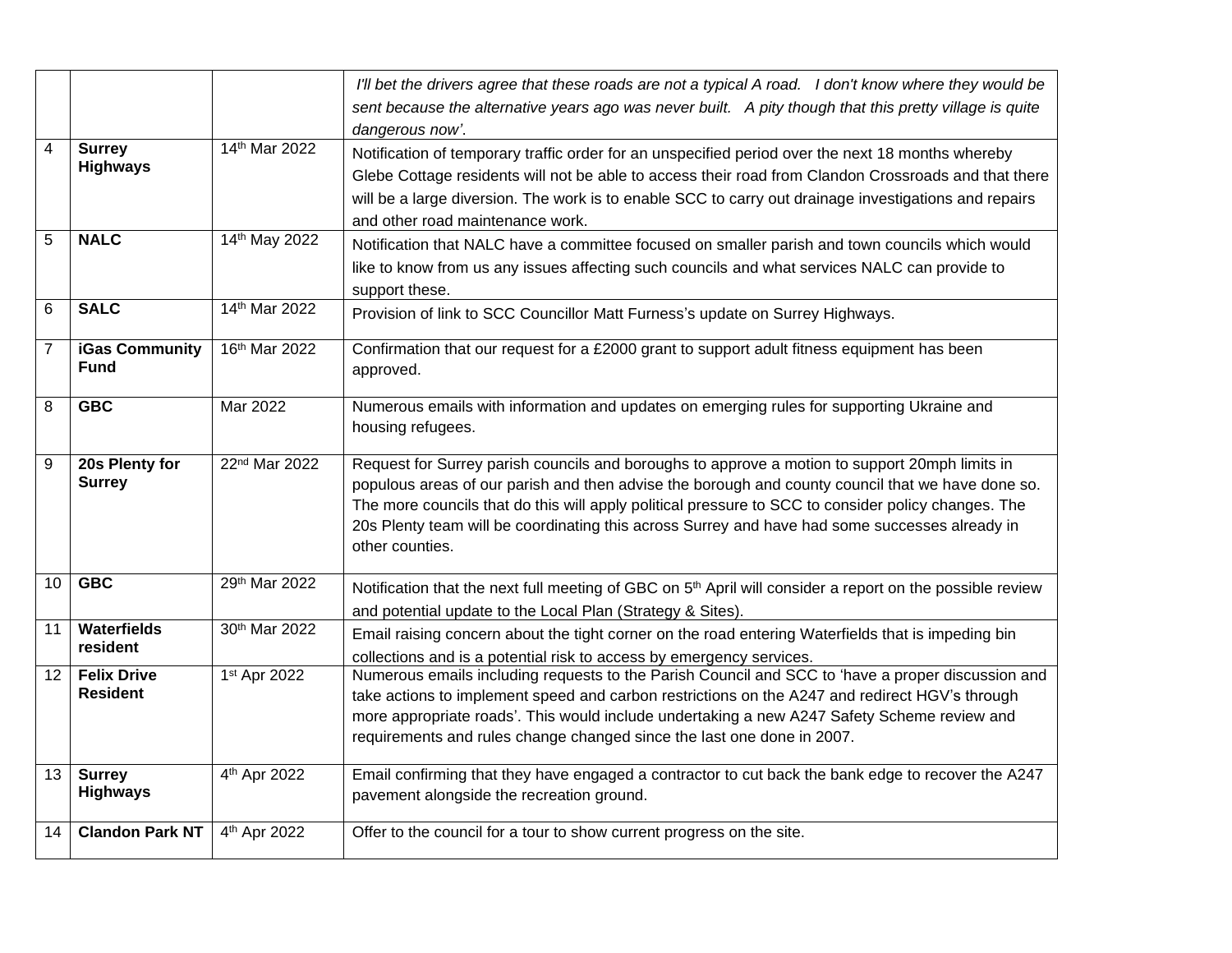### **Annex B: Planning Items since the last Meeting**

### **NOTE: Updated since the last Meeting are highlighted in Yellow**

|            | <b>Date</b><br><b>Received</b> | <b>Application</b><br><b>Number</b> | <b>Address</b>                       | Description                             | <b>Outcome</b>              |
|------------|--------------------------------|-------------------------------------|--------------------------------------|-----------------------------------------|-----------------------------|
|            |                                |                                     |                                      |                                         |                             |
| 104        | 06/10/2021                     | 21/P/01867                          | March House, Lime Grove,             | Proposed two storey side and single     | <b>GBC Approved</b>         |
|            |                                |                                     | <b>West Clandon</b>                  | storey rear extension, following        | 07/03/2022                  |
|            |                                |                                     |                                      | demolition of existing side/rear glazed |                             |
|            |                                |                                     |                                      | structure                               |                             |
| 119        | 29/11/2021                     | 21/P/02273                          | Land at Titlebarns Farm,             | Removal of condition 6 (electric        | Approved 31/03/2022.        |
|            |                                |                                     | <b>Tithebarns Lane, West Clandon</b> | vehicle charging points) of planning    |                             |
|            |                                |                                     |                                      | permission 19/P/02240, approved on      |                             |
|            |                                |                                     |                                      | 28/07/2020.                             |                             |
| 130        | 28/01/2022                     | 21/P/02517                          | <b>Brownlow Cottage, The Street,</b> | Certificate of lawfulness for proposed  | <b>Approved 13/03/2022</b>  |
|            |                                |                                     | <b>West Clandon</b>                  | works to a Listed Building to establish |                             |
|            |                                |                                     |                                      | whether the raking out and filling of   |                             |
|            |                                |                                     |                                      | the cracks throughout the property      |                             |
|            |                                |                                     |                                      |                                         |                             |
|            |                                |                                     |                                      | and superstructure redecoration only    |                             |
|            |                                |                                     |                                      | would be lawful.                        |                             |
| 138        | 08/02/2022                     | 22/P/00128                          | Land north of Hawthorns and          | Proposed construction of a single       | <b>Withdrawn 01/04/2022</b> |
|            |                                |                                     | south-east of Shere Road, West       | storey dwelling following demolition    |                             |
|            |                                |                                     | Clandon                              | of existing outbuilding                 |                             |
| 139        | 18/03/2022                     | 22/W/00028                          | <b>Greenmantle, Lime Grove,</b>      | Prior notification for a single storey  |                             |
|            |                                |                                     | <b>West Clandon</b>                  | 7.75 metre rear extension, 3.70         |                             |
|            |                                |                                     |                                      | metres in height with an eaves height   |                             |
|            |                                |                                     |                                      | of 3.35 metres.                         |                             |
| 140        | 24/03/2022                     | <b>Pre-planning</b>                 | <b>Radio Base Station, Burnt</b>     | Invitation to comment on minor          |                             |
|            |                                | consultation                        | <b>Common</b>                        | upgrades to the radio base station.     |                             |
|            |                                |                                     |                                      |                                         |                             |
| 141        | 29/03/2022                     | 21/P/01624 & 01625                  | <b>Owl Cottage, The Street, West</b> | Proposed 2-bay carport.                 |                             |
|            |                                |                                     | <b>Clandon</b>                       |                                         |                             |
| <b>142</b> | 01/04/2022                     | 22/P/00405                          | <b>Lychgate House, Shere Road,</b>   | Certificate of lawfulness for a         |                             |
|            |                                |                                     | <b>West Clandon</b>                  | proposed development to establish       |                             |
|            |                                |                                     |                                      | whether a conversion of loft space to   |                             |
|            |                                |                                     |                                      | habitable accommodation, one            |                             |